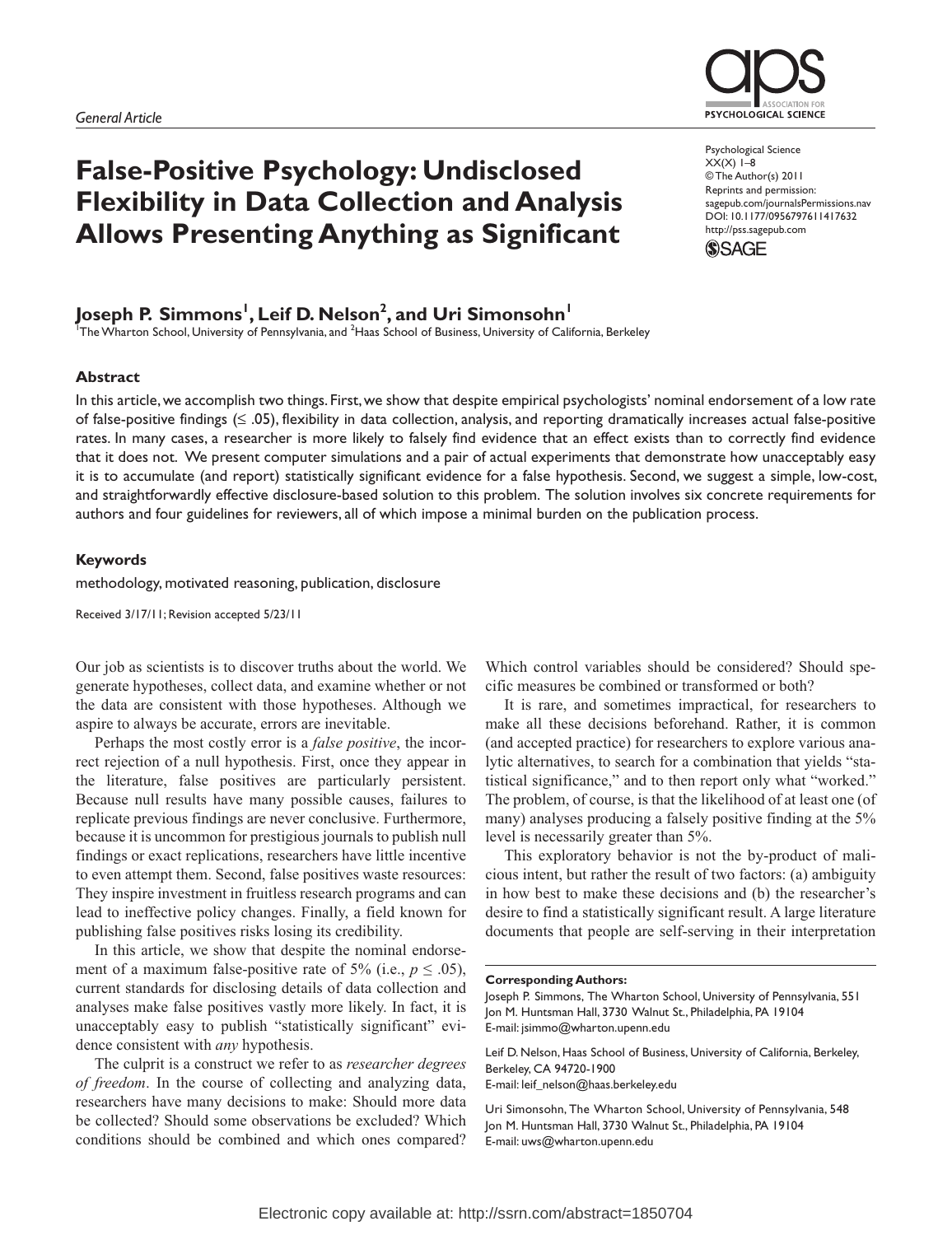of ambiguous information and remarkably adept at reaching justifiable conclusions that mesh with their desires (Babcock & Loewenstein, 1997; Dawson, Gilovich, & Regan, 2002; Gilovich, 1983; Hastorf & Cantril, 1954; Kunda, 1990; Zuckerman, 1979). This literature suggests that when we as researchers face ambiguous analytic decisions, we will tend to conclude, with convincing self-justification, that the appropriate decisions are those that result in statistical significance  $(p \le .05)$ .

Ambiguity is rampant in empirical research. As an example, consider a very simple decision faced by researchers analyzing reaction times: how to treat outliers. In a perusal of roughly 30 *Psychological Science* articles, we discovered considerable inconsistency in, and hence considerable ambiguity about, this decision. Most (but not all) researchers excluded some responses for being too fast, but what constituted "too fast" varied enormously: the fastest 2.5%, or faster than 2 standard deviations from the mean, or faster than 100 or 150 or 200 or 300 ms. Similarly, what constituted "too slow" varied enormously: the slowest 2.5% or 10%, or 2 or 2.5 or 3 standard deviations slower than the mean, or 1.5 standard deviations slower from that condition's mean, or slower than 1,000 or 1,200 or 1,500 or 2,000 or 3,000 or 5,000 ms. None of these decisions is necessarily incorrect, but that fact makes any of them justifiable and hence potential fodder for self-serving justifications.

# **How Bad Can It Be? A Demonstration of Chronological Rejuvenation**

To help illustrate the problem, we conducted two experiments designed to demonstrate something false: that certain songs can change listeners' age. Everything reported here actually happened.<sup>1</sup>

### *Study 1: musical contrast and subjective age*

In Study 1, we investigated whether listening to a children's song induces an age contrast, making people feel older. In exchange for payment, 30 University of Pennsylvania undergraduates sat at computer terminals, donned headphones, and were randomly assigned to listen to either a control song ("Kalimba," an instrumental song by Mr. Scruff that comes free with the Windows 7 operating system) or a children's song ("Hot Potato," performed by The Wiggles).

After listening to part of the song, participants completed an ostensibly unrelated survey: They answered the question "How old do you feel right now?" by choosing among five options (*very young*, *young*, *neither young nor old*, *old*, and *very old*). They also reported their father's age, allowing us to control for variation in baseline age across participants.

An analysis of covariance (ANCOVA) revealed the predicted effect: People felt older after listening to "Hot Potato"

(adjusted  $M = 2.54$  years) than after listening to the control song (adjusted *M =* 2.06 years), *F*(1, 27) = 5.06, *p* = .033.

In Study 2, we sought to conceptually replicate and extend Study 1. Having demonstrated that listening to a children's song makes people feel older, Study 2 investigated whether listening to a song about older age makes people *actually* younger.

## *Study 2: musical contrast and chronological rejuvenation*

Using the same method as in Study 1, we asked 20 University of Pennsylvania undergraduates to listen to either "When I'm Sixty-Four" by The Beatles or "Kalimba." Then, in an ostensibly unrelated task, they indicated their birth date (mm/dd/ yyyy) and their father's age. We used father's age to control for variation in baseline age across participants.

An ANCOVA revealed the predicted effect: According to their birth dates, people were nearly a year-and-a-half younger after listening to "When I'm Sixty-Four" (adjusted *M* = 20.1 years) rather than to "Kalimba" (adjusted  $M = 21.5$  years),  $F(1, 17) = 4.92, p = .040.$ 

## *Discussion*

These two studies were conducted with real participants, employed legitimate statistical analyses, and are reported truthfully. Nevertheless, they seem to support hypotheses that are unlikely (Study 1) or necessarily false (Study 2).

Before detailing the researcher degrees of freedom we employed to achieve these "findings," we provide a more systematic analysis of how researcher degrees of freedom influence statistical significance. Impatient readers can consult Table 3.

# **"How Bad Can It Be?" Simulations** *Simulations of common researcher degrees of freedom*

We used computer simulations of experimental data to estimate how researcher degrees of freedom influence the probability of a false-positive result. These simulations assessed the impact of four common degrees of freedom: flexibility in (a) choosing among dependent variables, (b) choosing sample size, (c) using covariates, and (d) reporting subsets of experimental conditions. We also investigated various combinations of these degrees of freedom.

We generated random samples with each observation independently drawn from a normal distribution, performed sets of analyses on each sample, and observed how often at least one of the resulting *p* values in each sample was below standard significance levels. For example, imagine a researcher who collects two dependent variables, say liking and willingness to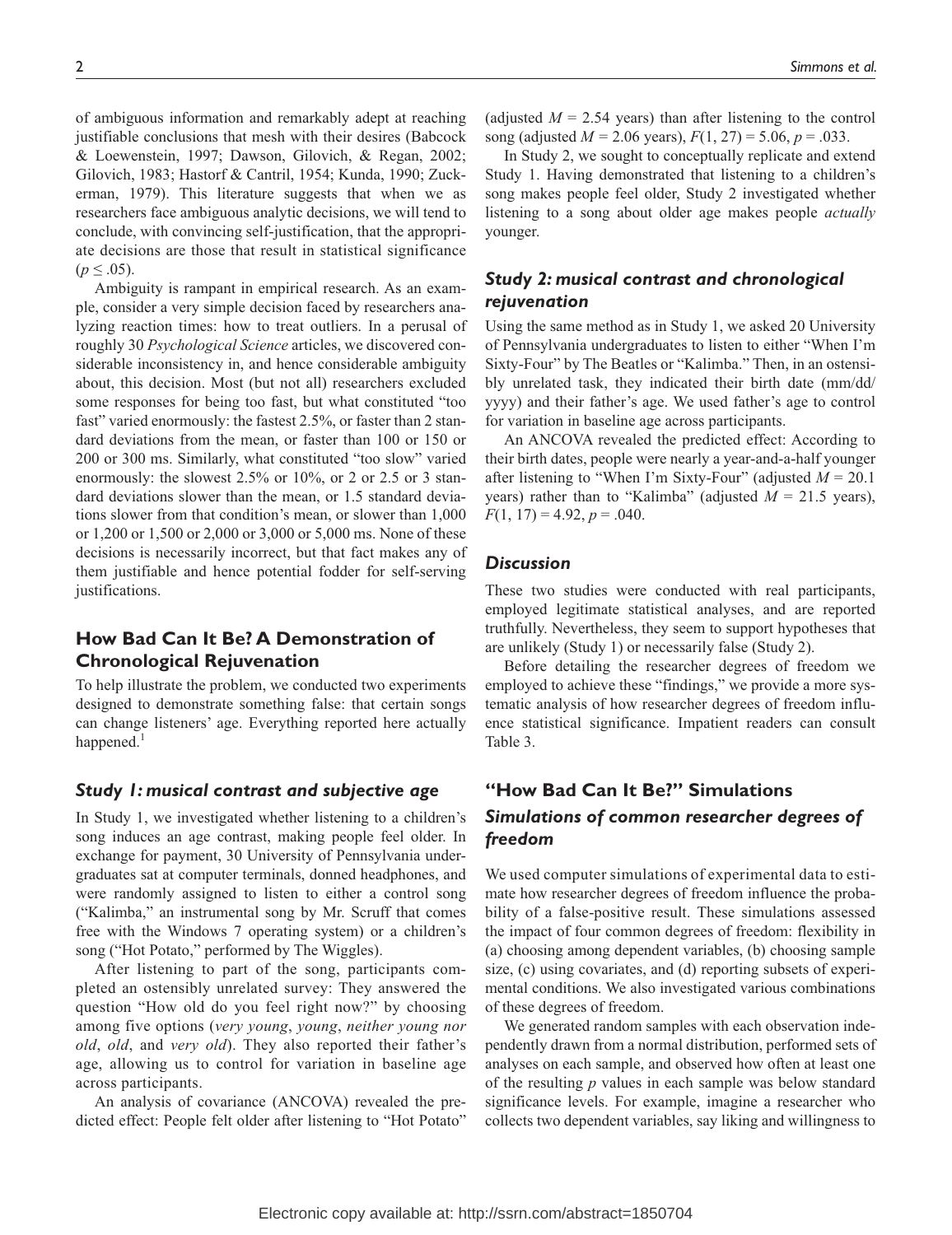| Researcher degrees of freedom                                                  | Significance level |         |              |
|--------------------------------------------------------------------------------|--------------------|---------|--------------|
|                                                                                | p < 1              | p < .05 | $b \leq .01$ |
| Situation A: two dependent variables $(r = .50)$                               | 17.8%              | 9.5%    | 2.2%         |
| Situation B: addition of 10 more observations<br>per cell                      | 14.5%              | 7.7%    | 1.6%         |
| Situation C: controlling for gender or interaction<br>of gender with treatment | 21.6%              | 11.7%   | 2.7%         |
| Situation D: dropping (or not dropping) one of<br>three conditions             | 23.2%              | 12.6%   | 2.8%         |
| Combine Situations A and B                                                     | 26.0%              | 14.4%   | 3.3%         |
| Combine Situations A. B. and C                                                 | 50.9%              | 30.9%   | 8.4%         |
| Combine Situations A. B. C. and D                                              | 81.5%              | 60.7%   | 21.5%        |

**Table 1.** Likelihood of Obtaining a False-Positive Result

Note: The table reports the percentage of 15,000 simulated samples in which at least one of a set of analyses was significant. Observations were drawn independently from a normal distribution. Baseline is a two-condition design with 20 observations per cell. Results for Situation A were obtained by conducting three *t* tests, one on each of two dependent variables and a third on the average of these two variables. Results for Situation B were obtained by conducting one *t* test after collecting 20 observations per cell and another after collecting an additional 10 observations per cell. Results for Situation C were obtained by conducting a *t* test, an analysis of covariance with a gender main effect, and an analysis of covariance with a gender interaction (each observation was assigned a 50% probability of being female). We report a significant effect if the effect of condition was significant in any of these analyses or if the Gender  $\times$  Condition interaction was significant. Results for Situation D were obtained by conducting *t* tests for each of the three possible pairings of conditions and an ordinary least squares regression for the linear trend of all three conditions (coding: low =  $-1$ , medium = 0, high = 1).

pay. The researcher can test whether the manipulation affected liking, whether the manipulation affected willingness to pay, and whether the manipulation affected a combination of these two variables. The likelihood that one of these tests produces a significant result is at least somewhat higher than .05. We conducted 15,000 simulations of this scenario (and other scenarios) to estimate the size of "somewhat."<sup>2</sup>

We report the results of our simulations in Table 1. The first row shows that flexibility in analyzing two dependent variables (correlated at  $r = .50$ ) nearly doubles the probability of obtaining a false-positive finding.<sup>3</sup>

The second row of Table 1 shows the results of a researcher who collects 20 observations per condition and then tests for significance. If the result is significant, the researcher stops collecting data and reports the result. If the result is nonsignificant, the researcher collects 10 additional observations per condition, and then again tests for significance. This seemingly small degree of freedom increases the false-positive rate by approximately 50%.

The third row of Table 1 shows the effect of flexibility in controlling for gender or for an interaction between gender and the independent variable.<sup>4</sup> Such flexibility leads to a falsepositive rate of 11.7%. The fourth row of Table 1 shows that running three conditions (e.g., low, medium, high) and reporting the results for any two or all three (e.g., low vs. medium, low vs. high, medium vs. high, low vs. medium vs. high) generates a false-positive rate of 12.6%.

The bottom three rows of Table 1 show results for combinations of the situations described in the top four rows, with the bottom row reporting the false-positive rate if the researcher uses all of these degrees of freedom, a practice that would lead to a stunning 61% false-positive rate! A researcher is more likely than not to falsely detect a significant effect by just using these four common researcher degrees of freedom.

As high as these estimates are, they may actually be conservative. We did not consider many other degrees of freedom that researchers commonly use, including testing and choosing among more than two dependent variables (and the various ways to combine them), testing and choosing among more than one covariate (and the various ways to combine them), excluding subsets of participants or trials, flexibility in deciding whether early data were part of a pilot study or part of the experiment proper, and so on.

#### *A closer look at flexibility in sample size*

Researchers often decide when to stop data collection on the basis of interim data analysis. Notably, a recent survey of behavioral scientists found that approximately 70% admitted to having done so (John, Loewenstein, & Prelec, 2011). In conversations with colleagues, we have learned that many believe this practice exerts no more than a trivial influence on false-positive rates.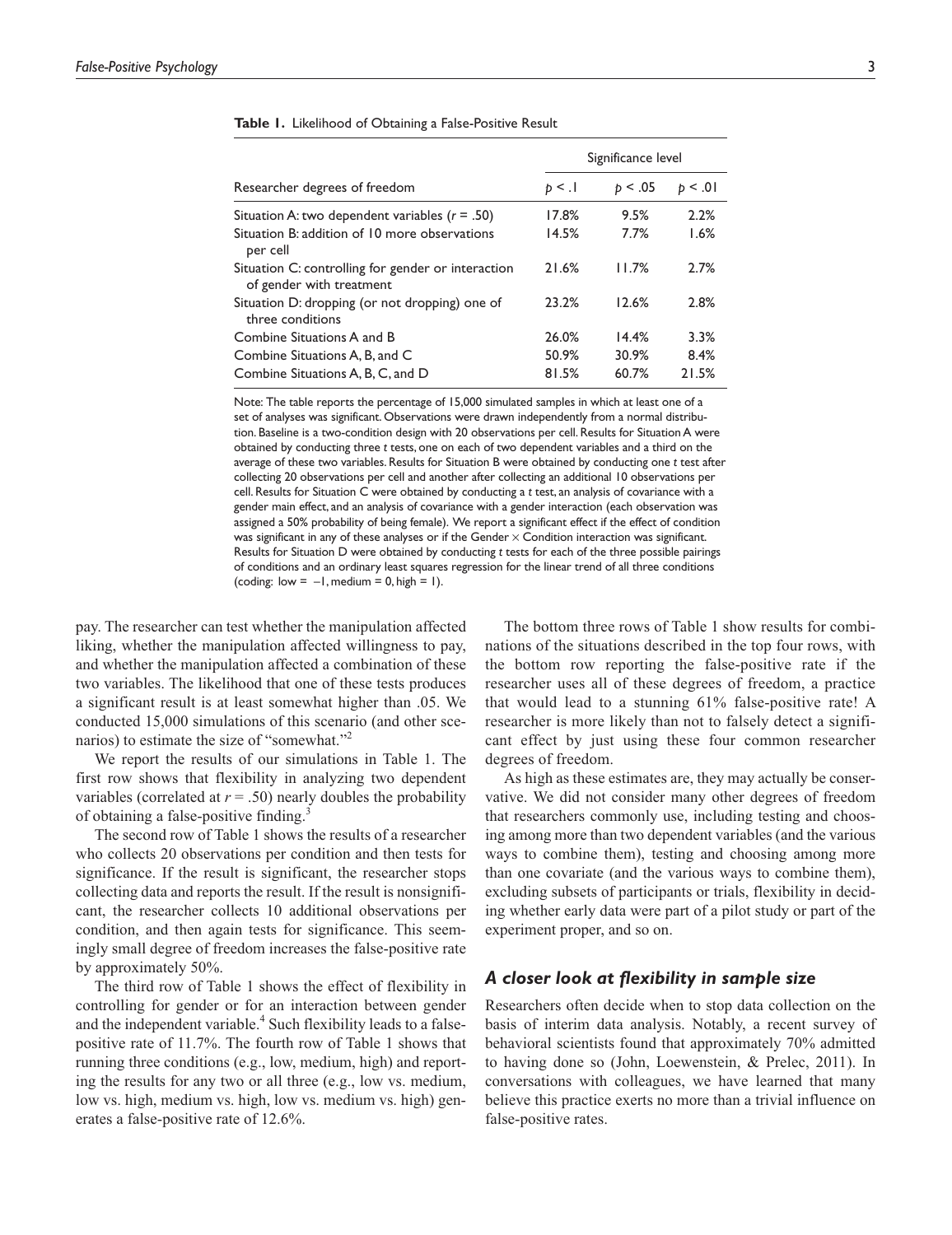

**Fig. 1.** Likelihood of obtaining a false-positive result when data collection ends upon obtaining significance ( $p \leq .05$ , highlighted by the dotted line). The figure depicts likelihoods for two minimum sample sizes, as a function of the frequency with which significance tests are performed.

Contradicting this intuition, Figure 1 shows the false-positive rates from additional simulations for a researcher who has already collected either 10 or 20 observations within each of two conditions, and then tests for significance every 1, 5, 10, or 20 per-condition observations after that. The researcher stops collecting data either once statistical significance is obtained or when the number of observations in each condition reaches 50.

Figure 1 shows that a researcher who starts with 10 observations per condition and then tests for significance after every new per-condition observation finds a significant effect 22% of the time. Figure 2 depicts an illustrative example continuing sampling until the number of per-condition observations reaches 70. It plots *p* values from *t* tests conducted after each



**Fig. 2.** Illustrative simulation of *p* values obtained by a researcher who continuously adds an observation to each of two conditions, conducting a *t* test after each addition. The dotted line highlights the conventional significance criterion of *p* ≤ .05.

#### **Table 2.** Simple Solution to the Problem of False-Positive Publications

Requirements for authors

- 1. Authors must decide the rule for terminating data collection before data collection begins and report this rule in the article.
- 2. Authors must collect at least 20 observations per cell or else provide a compelling cost-of-data-collection justification.
- 3. Authors must list all variables collected in a study.
- Authors must report all experimental conditions, including failed manipulations.
- 5. If observations are eliminated, authors must also report what the statistical results are if those observations are included.
- 6. If an analysis includes a covariate, authors must report the statistical results of the analysis without the covariate.

Guidelines for reviewers

- 1. Reviewers should ensure that authors follow the requirements.
- 2. Reviewers should be more tolerant of imperfections in results.
- 3. Reviewers should require authors to demonstrate that their results do not hinge on arbitrary analytic decisions.
- 4. If justifications of data collection or analysis are not compelling, reviewers should require the authors to conduct an exact replication.

pair of observations. The example shown in Figure 2 contradicts the often-espoused yet erroneous intuition that if an effect is significant with a small sample size then it would necessarily be significant with a larger one.

## **Solution**

As a solution to the flexibility-ambiguity problem, we offer six requirements for authors and four guidelines for reviewers (see Table 2). This solution substantially mitigates the problem but imposes only a minimal burden on authors, reviewers, and readers. Our solution leaves the right and responsibility of identifying the most appropriate way to conduct research in the hands of researchers, requiring only that authors provide appropriately transparent descriptions of their methods so that reviewers and readers can make informed decisions regarding the credibility of their findings. We assume that the vast majority of researchers strive for honesty; this solution will not help in the unusual case of willful deception.

#### *Requirements for authors*

We propose the following six requirements for authors.

1. **Authors must decide the rule for terminating data collection before data collection begins and report this rule in the article.** Following this requirement may mean reporting the outcome of power calculations or disclosing arbitrary rules, such as "we decided to collect 100 observations" or "we decided to collect as many observations as we could before the end of the semester." The rule itself is secondary, but it must be determined ex ante and be reported.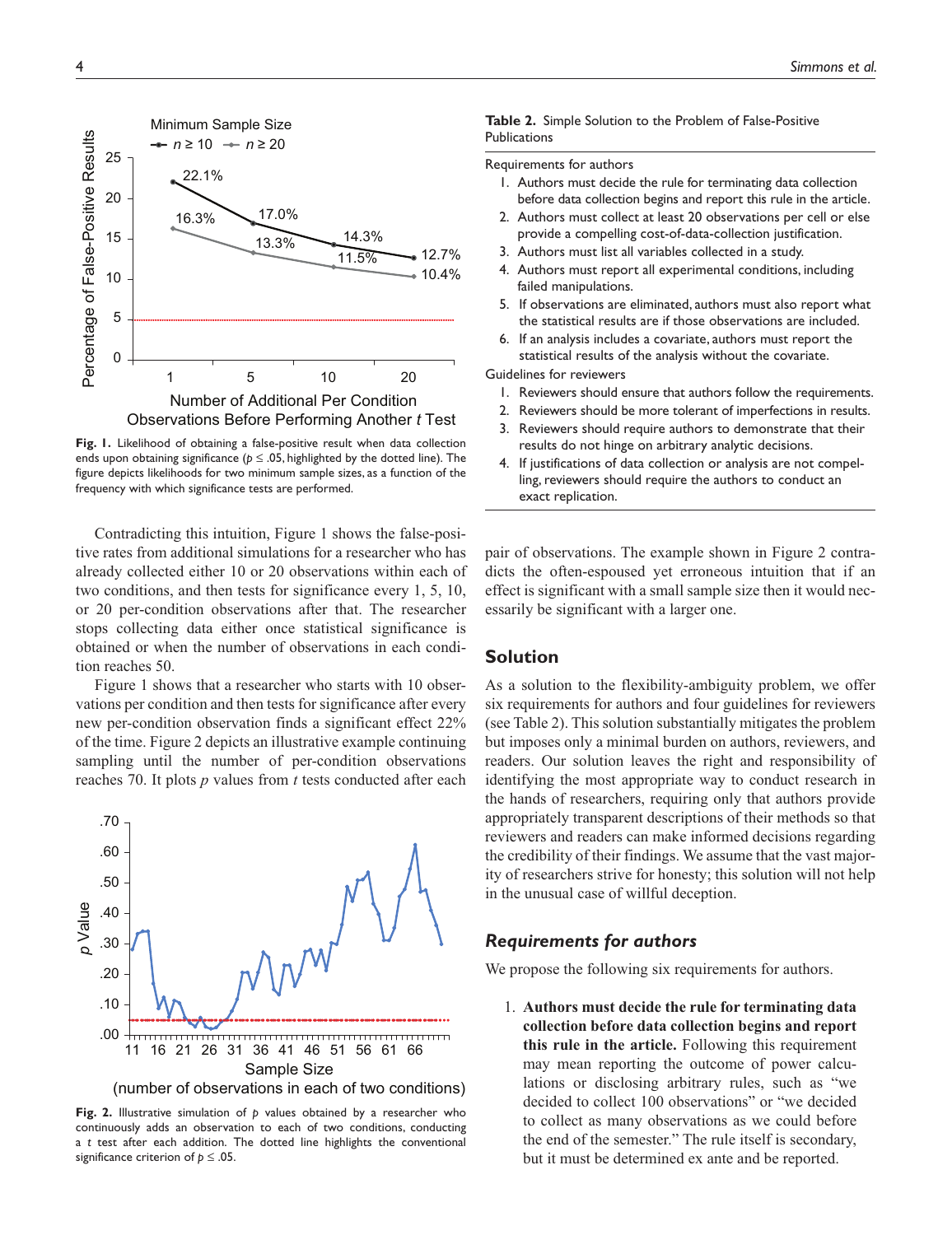- 2. **Authors must collect at least 20 observations per cell or else provide a compelling cost-of-datacollection justification.** This requirement offers extra protection for the first requirement. Samples smaller than 20 per cell are simply not powerful enough to detect most effects, and so there is usually no good reason to decide in advance to collect such a small number of observations. Smaller samples, it follows, are much more likely to reflect interim data analysis and a flexible termination rule. In addition, as Figure 1 shows, larger minimum sample sizes can lessen the impact of violating Requirement 1.
- 3. **Authors must list all variables collected in a study.** This requirement prevents researchers from reporting only a convenient subset of the many measures that were collected, allowing readers and reviewers to easily identify possible researcher degrees of freedom. Because authors are required to just list those variables rather than describe them in detail, this requirement increases the length of an article by only a few words per otherwise shrouded variable. We encourage authors to begin the list with "only," to assure readers that the list is exhaustive (e.g., "participants reported only their age and gender").
- 4. **Authors must report all experimental conditions, including failed manipulations.** This requirement prevents authors from selectively choosing only to report the condition comparisons that yield results that are consistent with their hypothesis. As with the previous requirement, we encourage authors to include the word "only" (e.g., "participants were randomly assigned to one of only three conditions").
- 5. **If observations are eliminated, authors must also report what the statistical results are if those observations are included.** This requirement makes transparent the extent to which a finding is reliant on the exclusion of observations, puts appropriate pressure on authors to justify the elimination of data, and encourages reviewers to explicitly consider whether such exclusions are warranted. Correctly interpreting a finding may require some data exclusions; this requirement is merely designed to draw attention to those results that hinge on ex post decisions about which data to exclude.
- 6. **If an analysis includes a covariate, authors must report the statistical results of the analysis without the covariate.** Reporting covariate-free results makes transparent the extent to which a finding is reliant on the presence of a covariate, puts appropriate pressure on authors to justify the use of the covariate, and encourages reviewers to consider whether including it is warranted. Some findings may be persuasive even if covariates are required for their detection, but

one should place greater scrutiny on results that do hinge on covariates despite random assignment.

#### *Guidelines for reviewers*

We propose the following four guidelines for reviewers.

- 1. **Reviewers should ensure that authors follow the requirements.** Review teams are the gatekeepers of the scientific community, and they should encourage authors not only to rule out alternative explanations, but also to more convincingly demonstrate that their findings are not due to chance alone. This means prioritizing transparency over tidiness; if a wonderful study is partially marred by a peculiar exclusion or an inconsistent condition, those imperfections should be retained. If reviewers require authors to follow these requirements, they will.
- 2. **Reviewers should be more tolerant of imperfections in results.** One reason researchers exploit researcher degrees of freedom is the unreasonable expectation we often impose as reviewers for every data pattern to be (significantly) as predicted. Underpowered studies with perfect results are the ones that should invite extra scrutiny.
- 3. **Reviewers should require authors to demonstrate that their results do not hinge on arbitrary analytic decisions.** Even if authors follow all of our guidelines, they will necessarily still face arbitrary decisions. For example, should they subtract the baseline measure of the dependent variable from the final result or should they use the baseline measure as a covariate? When there is no obviously correct way to answer questions like this, the reviewer should ask for alternatives. For example, reviewer reports might include questions such as, "Do the results also hold if the baseline measure is instead used as a covariate?" Similarly, reviewers should ensure that arbitrary decisions are used consistently across studies (e.g., "Do the results hold for Study 3 if gender is entered as a covariate, as was done in Study  $2$ ?").<sup>5</sup> If a result holds only for one arbitrary specification, then everyone involved has learned a great deal about the robustness (or lack thereof) of the effect.
- 4. **If justifications of data collection or analysis are not compelling, reviewers should require the authors to conduct an exact replication.** If a reviewer is not persuaded by the justifications for a given researcher degree of freedom or the results from a robustness check, the reviewer should ask the author to conduct an exact replication of the study and its analysis. We realize that this is a costly solution, and it should be used selectively; however, "never" is too selective.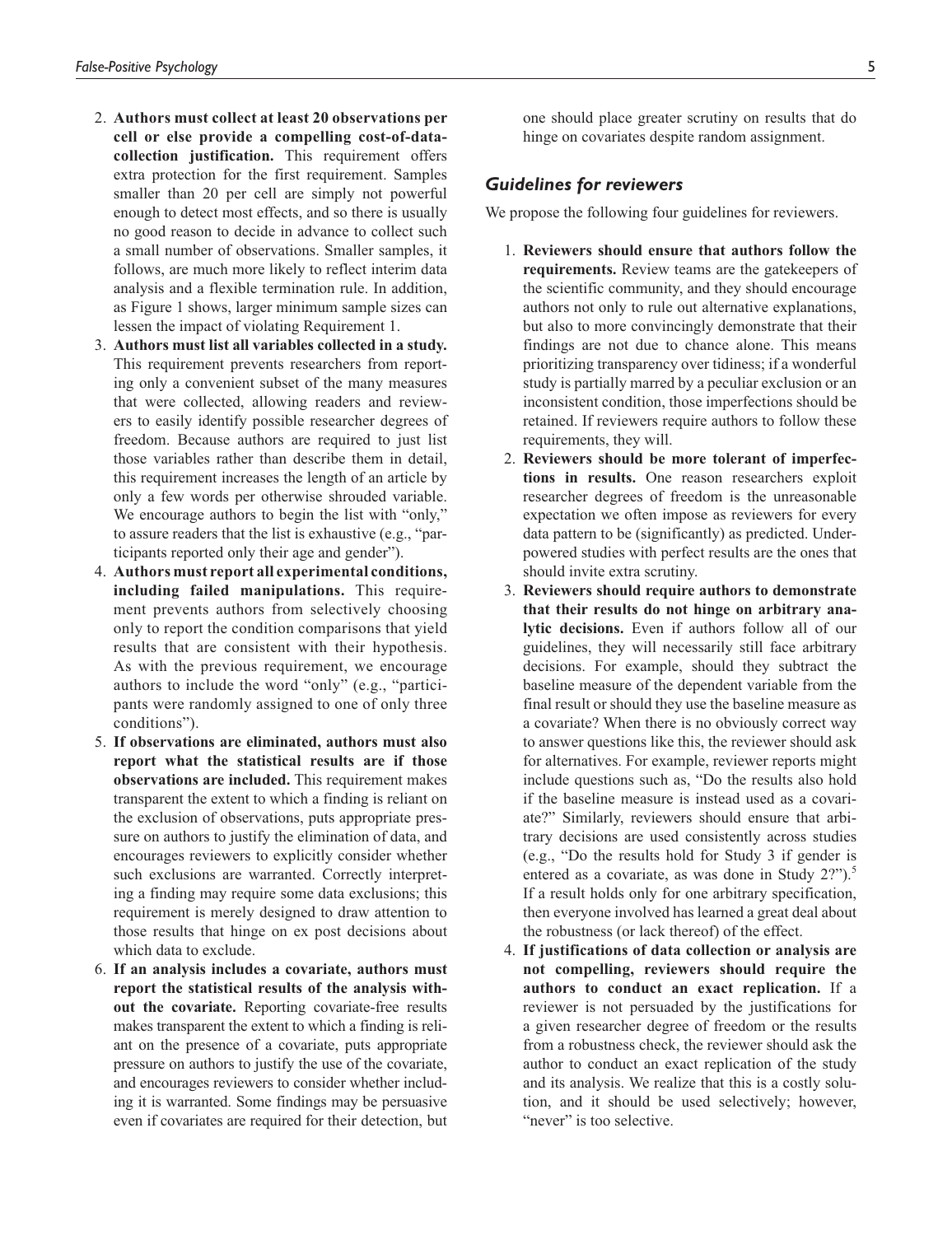#### **Table 3.** Study 2: Original Report (in Bolded Text) and the Requirement-Compliant Report (With Addition of Gray Text)

**Using the same method as in Study 1, we asked 20** 34 **University of Pennsylvania undergraduates to listen** only **to either "When I'm Sixty-Four" by The Beatles or "Kalimba"** or "Hot Potato" by the Wiggles. We conducted our analyses after every session of approximately 10 participants; we did not decide in advance when to terminate data collection. **Then, in an ostensibly unrelated task, they indicated** only **their birth date (mm/dd/yyyy) and** how old they felt, how much they would enjoy eating at a diner, the square root of 100, their agreement with "computers are complicated machines," **their father's age**, their mother's age, whether they would take advantage of an early-bird special, their political orientation, which of four Canadian quarterbacks they believed won an award, how often they refer to the past as "the good old days," and their gender. **We used father's age to control for variation in baseline age across participants**.

**An ANCOVA revealed the predicted effect: According to their birth dates, people were nearly a year-and-a-half younger after listening to "When I'm Sixty-Four" (adjusted** *M* **= 20.1 years) rather than to "Kalimba" (adjusted**  $M = 21.5$  **years),**  $F(1, 17) = 4.92$ **,**  $p = .040$ **. Without controlling for father's age, the age** difference was smaller and did not reach significance (*M*s = 20.3 and 21.2, respectively), *F*(1, 18) = 1.01, *p* = .33.

# **The Solutions in Action: Revisiting Chronological Rejuvenation**

To show how our solutions would work in practice, we return to our Study 2, which "showed" that people get younger when listening to The Beatles, and we report it again in Table 3, following the requirements we have proposed. The merits of reporting transparency should be evident, but three highlights are worth mentioning.

First, notice that in our original report, we redacted the many measures other than father's age that we collected (including the dependent variable from Study 1: feelings of oldness). A reviewer would hence have been unable to assess the flexibility involved in selecting father's age as a control. Second, by reporting only results that included the covariate, we made it impossible for readers to discover its critical role in achieving a significant result. Seeing the full list of variables now disclosed, reviewers would have an easy time asking for robustness checks, such as "Are the results from Study 1 replicated in Study 2?" They are not: People felt older rather than younger after listening to "When I'm Sixty-Four," though not significantly so,  $F(1, 17) = 2.07$ ,  $p = .168$ . Finally, notice that we did not determine the study's termination rule in advance; instead, we monitored statistical significance approximately every 10 observations. Moreover, our sample size did not reach the 20-observation threshold set by our requirements.

The redacted version of the study we reported in this article fully adheres to currently acceptable reporting standards and is, not coincidentally, deceptively persuasive. The requirement-compliant version reported in Table 3 would be—appropriately—all but impossible to publish.

## **General Discussion**

## *Criticisms*

Criticism of our solution comes in two varieties: It does not go far enough and it goes too far.

*Not far enough.* Our solution does not lead to the disclosure of all degrees of freedom. Most notably, it cannot reveal those arising from reporting only experiments that "work" (i.e., the file-drawer problem). This problem might be addressed by requiring researchers to submit all studies to a public repository, whether or not the studies are "successful" (see, e.g., Ioannidis, 2005; Schooler, 2011). Although we are sympathetic to this suggestion, it does come with significant practical challenges: How is submission enforced? How does one ensure that study descriptions are understandably written and appropriately classified? Most notably, in order for the repository to be effective, it must adhere to our disclosure policy, for it is impossible to interpret study results, whether successful or not, unless researcher degrees of freedom are disclosed. The repository is an ambitious long-term extension of our recommended solution, not a substitute.

In addition, a reviewer of this article worried that our solution may not go far enough because authors have "tremendous disincentives" to disclose exploited researcher degrees of freedom. Although researchers obviously have incentives to publish, if editors and reviewers enforce our solution, authors will have even stronger incentives to accurately disclose their methodology. Our solution turns inconsequential sins of omission (leaving out inconvenient facts) into consequential, potentially career-ending sins of commission (writing demonstrably false statements). Journals implementing our disclosure requirements will create a virtuous cycle of transparency and accountability that eliminates the disincentive problem.

*Too far.* Alternatively, some readers may be concerned that our guidelines prevent researchers from conducting exploratory research. What if researchers do not know which dependent measures will be sensitive to the manipulation, for example, or how such dependent measures should be scored or combined? We all should of course engage in exploratory research, but we should be required either to report it as such (i.e., following the six requirements) or to complement it with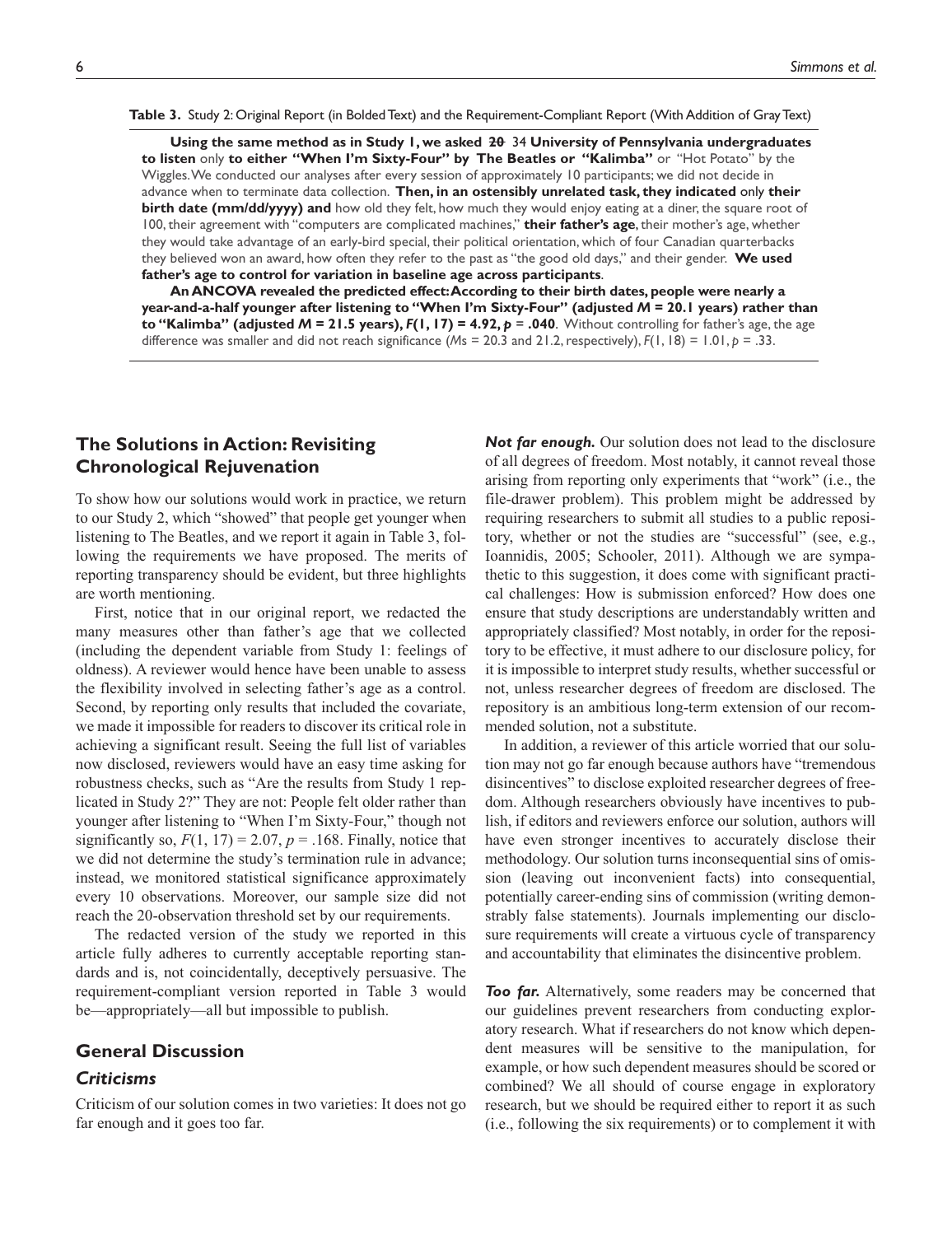(and possibly only report) confirmatory research consisting of exact replications of the design and analysis that "worked" in the exploratory phase.

#### *Nonsolutions*

In the process of devising our solution, we considered a number of alternative ways to address the problem of researcher degrees of freedom. We believe that all solutions other than the one we have outlined are less practical, less effective, or both. It might be worth pursuing these other policy changes for other reasons, but in our view, they do not address the problem of researcher degrees of freedom. The following are four policy changes we considered and rejected.

*Correcting alpha levels.* Á la Bonferroni, one may consider adjusting the critical alpha  $(\alpha)$  level as a function of the number of researcher degrees of freedom employed in each study, as is supposed to be done with multiple-hypothesis testing. Something like this has been proposed for medical trials that monitor outcomes as the study progresses (see, e.g., Pocock, 1977).

First, given the broad and ambiguous set of degrees of freedom in question, it is unclear which and how many of them contribute to any given finding, and hence what their effect is on the false-positive rate. Second, unless there is an explicit rule about exactly how to adjust alphas for each degree of freedom and for the various combinations of degrees of freedom (see the bottom three rows in Table 1), the additional ambiguity may make things worse by introducing new degrees of freedom.

*Using Bayesian statistics.* We have a similar reaction to calls for using Bayesian rather than frequentist approaches to analyzing experimental data (see, e.g., Wagenmakers, Wetzels, Borsboom, & van der Maas, 2011). Although the Bayesian approach has many virtues, it actually increases researcher degrees of freedom. First, it offers a new set of analyses (in addition to all frequentist ones) that authors could flexibly try out on their data. Second, Bayesian statistics require making additional judgments (e.g., the prior distribution) on a case-bycase basis, providing yet more researcher degrees of freedom.

*Conceptual replications.* Because conceptual replications, in contrast to exact replications, do not bind researchers to make the same analytic decisions across studies, they are unfortunately misleading as a solution to the problem at hand. In an article with a conceptual replication, for instance, authors may choose two of three conditions in Study 1 and report one measure, but choose a different pair of conditions and a different measure in Study 2. Indeed, that is what we did in the experiments reported here.

**Posting materials and data.** We are strongly supportive of all journals requiring authors to make their original materials and data publicly available. However, this is not likely to

address the problem of interest, as this policy would impose too high a cost on readers and reviewers to examine, in real time, the credibility of a particular claim. Readers should not need to download data, load it into their statistical packages, and start running analyses to learn the importance of controlling for father's age; nor should they need to read pages of additional materials to learn that the researchers simply dropped the "Hot Potato" condition.

Furthermore, if a journal allows the redaction of a condition from the report, for example, it would presumably also allow its redaction from the raw data and "original" materials, making the entire transparency effort futile.

#### **Concluding Remarks**

Our goal as scientists is not to publish as many articles as we can, but to discover and disseminate truth. Many of us and this includes the three authors of this article—often lose sight of this goal, yielding to the pressure to do whatever is justifiable to compile a set of studies that we can publish. This is not driven by a willingness to deceive but by the self-serving interpretation of ambiguity, which enables us to convince ourselves that whichever decisions produced the most publishable outcome must have also been the most appropriate. This article advocates a set of disclosure requirements that imposes minimal costs on authors, readers, and reviewers. These solutions will not rid researchers of publication pressures, but they will limit what authors are able to justify as acceptable to others and to themselves. We should embrace these disclosure requirements as if the credibility of our profession depended on them. Because it does.

#### **Acknowledgments**

All three authors contributed equally to this article. Author order is alphabetical, controlling for father's age (reverse-coded). We thank Jon Baron, Jason Dana, Victor Ferreira, Geoff Goodwin, Jack Hershey, Dave Huber, Hal Pashler, and Jonathan Schooler for their valuable comments.

#### **Declaration of Conflicting Interests**

The authors declared that they had no conflicts of interest with respect to their authorship or the publication of this article.

#### **Notes**

1. Our goal was to pursue a research question that would not implicate any particular field of research. Our concerns apply to all branches of experimental psychology, and to the other sciences as well.

2. We conducted simulations instead of deriving closed-form solutions because the combinations of researcher degrees of freedom we considered would lead to fairly complex derivations without adding much insight over simulation results.

3. The lower the correlation between the two dependent variables, the higher the false-positive rate produced by considering both. Intuitively, if  $r = 1$ , then both variables are the same; if  $r = 0$ , then the two tests are entirely independent.